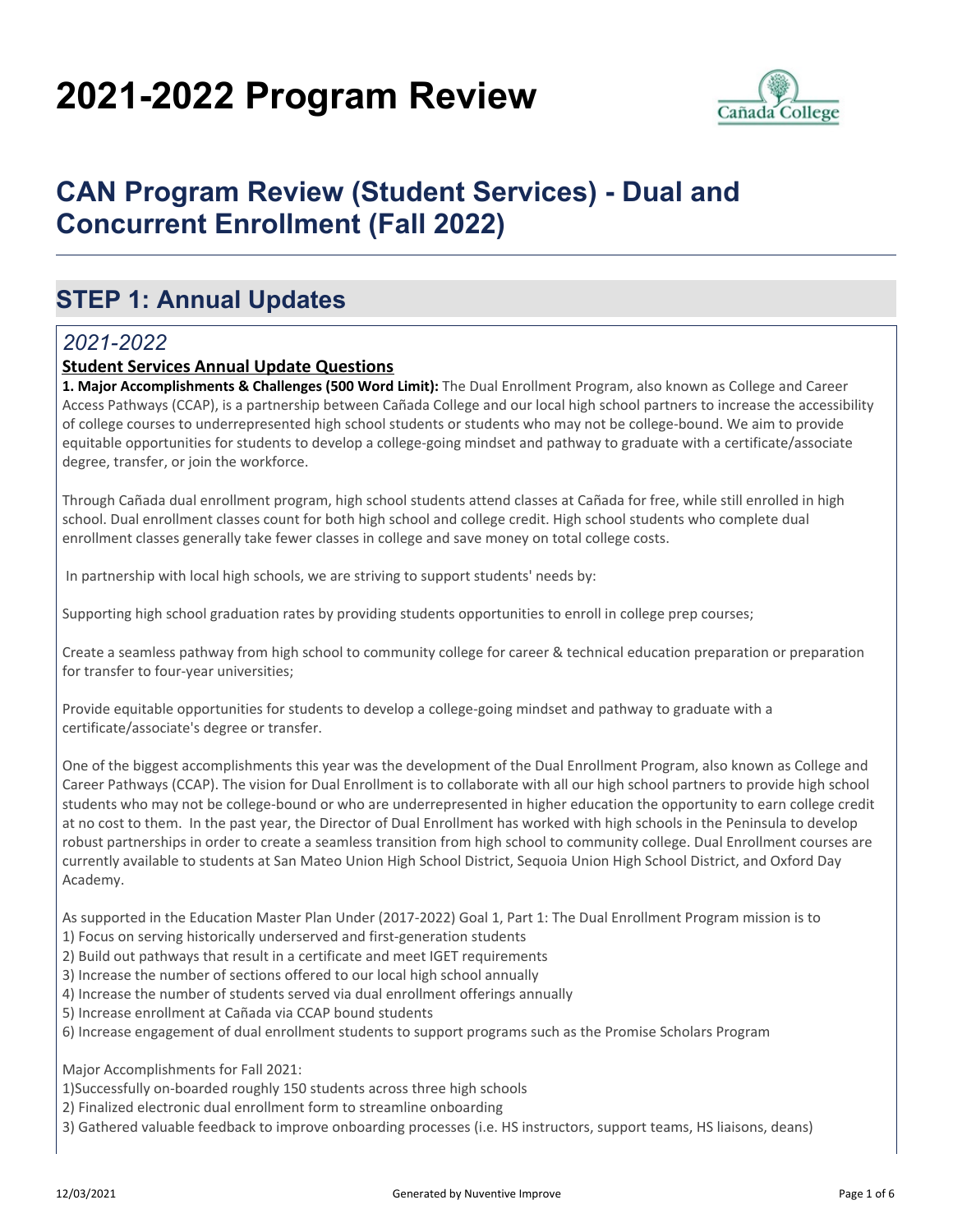4)Currently providing input and support for CRM implementation 5)Website Development: branding of early college programs

Areas of Growth:

1)Improve onboarding process for both students and faculty

2)Establish a dual enrollment team

3) Continue to expand Cañada's Early College Programming

**2. Proposed Changes:** Below are the proposed changes to improve the Dual Enrollment Program for 2022-2023:

1) Improve Onboarding Process

Create a student/parent handbook to answer questions participants may have by being a dual enrollment student. The handbook will provide students with information about how to successfully enroll in the dual enrollment program and how to access the support services at Cañada. Onboarding presentations will be held both in-person and via zoom to inform both parents and students about the requirements and expectations of the program and to answer any questions they might have. A faculty handbook will also serve as a tool to successfully onboard both High School stakeholders and college faculty to the dual enrollment program.

2) Establish Dual Enrollment Team:

The goal to expand and build the dual enrollment support team is critical to successfully continue to support the implementation of local and statewide initiatives such as AB288 CCAP (College and Career Access Pathways), non-AB 288, California Community College Linked Learning Initiatives (CCCLLI), and Dual Enrollment/Early College efforts in San Mateo County. The goal is to hire a Program Services Coordinator and Retention Specialist to support with onboarding, informational sessions, and in-person support.

3) Continue to Expand Cañada's Early College Programming

Continue expanding dual enrollment in a strategic way that supports pathways that meet the needs of our students, focusing on our historically underserved and first-generation students. One priority is to create marketing material to better advertise early college programs to high school and community partners.

**3A. Impact of Resource Allocations Process:** To be able to expand the Dual Enrollment program at Cañada College to 500 students in the 2022-2023 academic year, it is essential to have a support team and budget. Below is the proposed support team request:

1) Two Adjunct Academic Counselors:

As supported in the Education Master Plan Under (2017-2022) Goal 1, Part 1: The Dual Enrollment Program mission is to increase the accessibility of college courses to high school students by taking college courses, taught by college professors, at their high school campus. We aim to provide equitable opportunities for students to develop a college-going mindset and pathway to graduate with a certificate/associate degree or transfer. The hiring of two adjunct counselors will help support students explore major and career pathways. Fostering a relationship between students and adjunct college counselors will support our efforts to bridge high school students to support programs such as the Promise Scholars Program.

2) Retention Specialist:

 The hiring of an additional Retention Specialist will support our students to navigate college as a first-time student, minimizing structural barriers that may impact students' success and completion.

3) Student Ambassadors

Hiring student ambassadors build peer-to-peer mentor relationships with high school students, fostering a sense of belonging and community.

4) Program Services Coordinator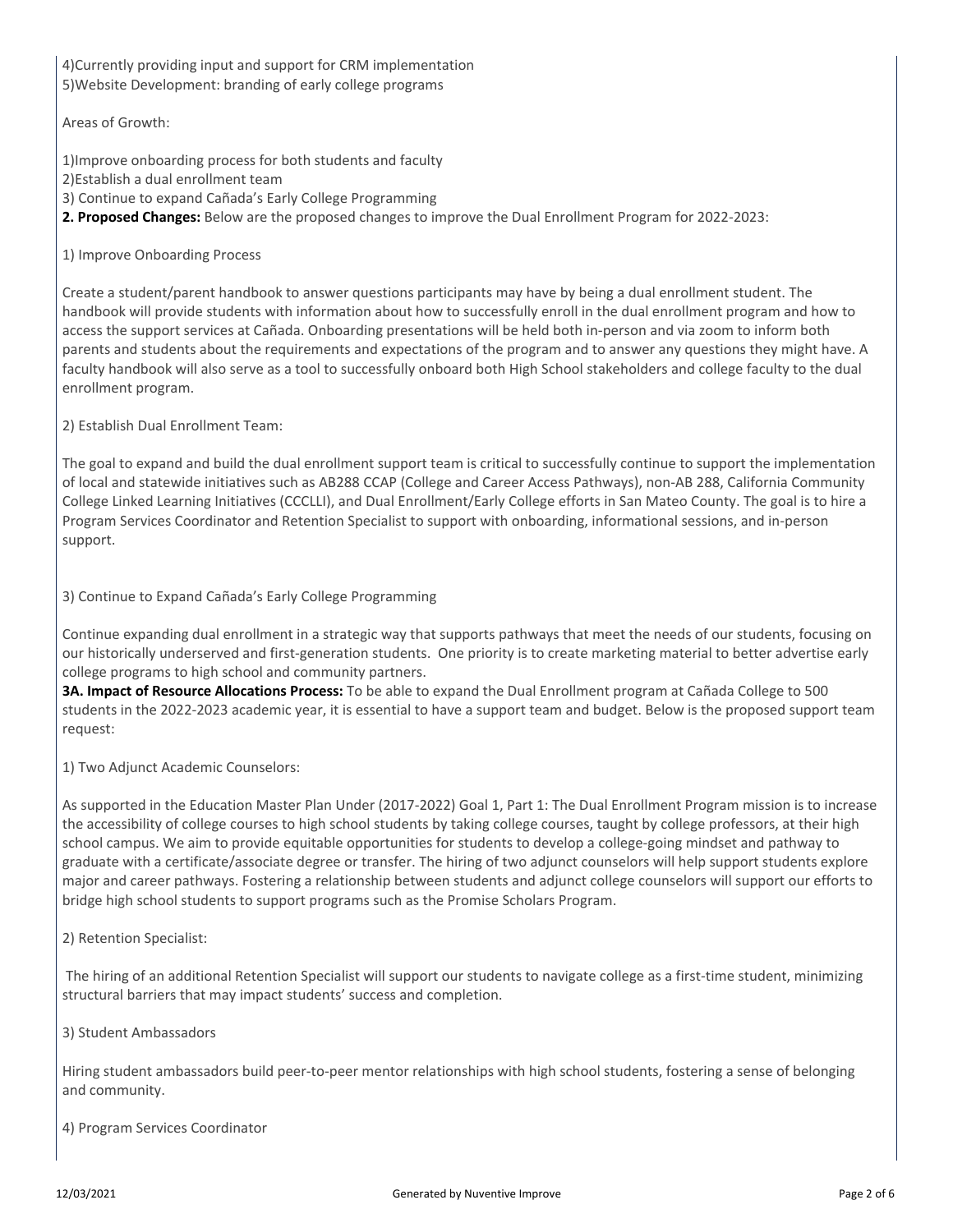The hiring of a Program Services Coordinator will support our students to learn about dual enrollment and campus resources, minimizing structural barriers that may impact students' success and completion. Furthermore, the hiring of a Program Services Coordinator for Dual Enrollment will support high school students complete the matriculation process to receive college credit. The PSC will support the onboarding process as well as present to prospective students and families the benefits of dual enrollment.

**3B. Disproportionately Impacted Students Affect:** The hiring of a support team for Dual Enrollment which consists of counselors, Retention Specialists, Student Ambassadors, and Program Services Coordinator will contribute to supporting the Latinx and AANAPISI communities by providing intentional academic services specific to our dual enrollment students. The Dual Enrollment Program's long-term goal of expansion is in alignment with the San Mateo County Community College District over the next five years. The expansion allows us to increase enrollment to the Cañada campus community while serving our underserved populations in the community i.e. first-gen, undocumented students, low-income students, former foster youth, homeless students. The addition of adjunct counselors will provide equitable and accessible support for our students in an effort to match anticipated growth. Additionally, the COVID-19 global pandemic brought an additional set of challenges for most of our students including adjusting to online modality, working full-time jobs, and mental health. As high school campuses return to face-to-face instruction, the hiring of adjunct counselors will help students through this transition.

The Retention Specialists will be crucial during the onboarding process to serve our Latinx and AANAPISI communities. By onboarding our retention specialists, we are ensuring that all incoming students complete Cañada matriculation steps, are enrolled in their classes, and have the necessary technology and resources to be successful in their college classes. In addition, the Retention Specialist refers students to the appropriate student services and assists in navigating campus technology. The Retention Specialists will also be a liaison for high school instructors and campus faculty to provide interventions for our students requiring additional classroom assistance support. The Retention Specialists role will increase successful course completion and semester-to-semester persistence.

Hiring Dual Enrollment Student Ambassadors will provide additional opportunities to support our Latinx and AANAPISI high school students by building rapport through a near-peer model. Additionally, hiring Cañada students as Dual Enrollment Student Ambassadors will provide an on-campus paid opportunity for students to learn transferable skills, receive early professional development training, build leadership qualities, and practice public speaking to connect with their community.

Hiring a Program Services Coordinator is essential to support our Latinx and AANAPISI students as we onboard our minoritized groups to receive college credit. The Program Services Coordinator will ensure that all incoming students complete Cañada matriculation steps, are enrolled in classes, and have the necessary technology and resources to be successful in their college classes. In addition, the PSC will be able to conduct orientation sessions to explain program expectations and policies. The Program Services Coordinator will also serve as a liaison for high school instructors and provide program support. This role will increase retention efforts as we aim to bridge dual enrollment to Cañada College.

This work will be extremely difficult to accomplish without the hiring of a PSC position, especially as we aim to increase our staff to match program expansion. We are in need of a PSC who is actively hosting information sessions, presenting at college events in the community, as well as serving as a point person to streamline important announcements and deadlines. It will be a disservice to the Dual Enrollment Program's mission in supporting early college engagement and providing services to help students reach their educational goals by removing systematic and financial barriers.

**4. SAOs and SLOs:** SAO #1: Continue to build infrastructure to support new and existing dual enrollment opportunities.

SAO#2: Supporting high school graduation rates by providing students opportunities to enroll in college prep courses

SAO #3: Dual Enrollment Program will start collecting and analyzing data from enrollment reports, student surveys, high school, and faculty feedback to determine if we are meeting the district's benchmarks in increasing our enrollment and completion rates.

**5. SAO/SLO Assessment Results and Impact:** Not applicable **Annual Update Status:** Complete

### **Goal Description: Expand Dual Enrollment Support Team**

The goal to expand and build the dual enrollment support team is critical to successfully continue to support the implementation of local and statewide initiatives such as AB288 CCAP (College and Career Access Pathways), non-AB 288, California Community College Linked Learning Initiatives (CCCLLI), and Dual Enrollment/Early College efforts in San Mateo County.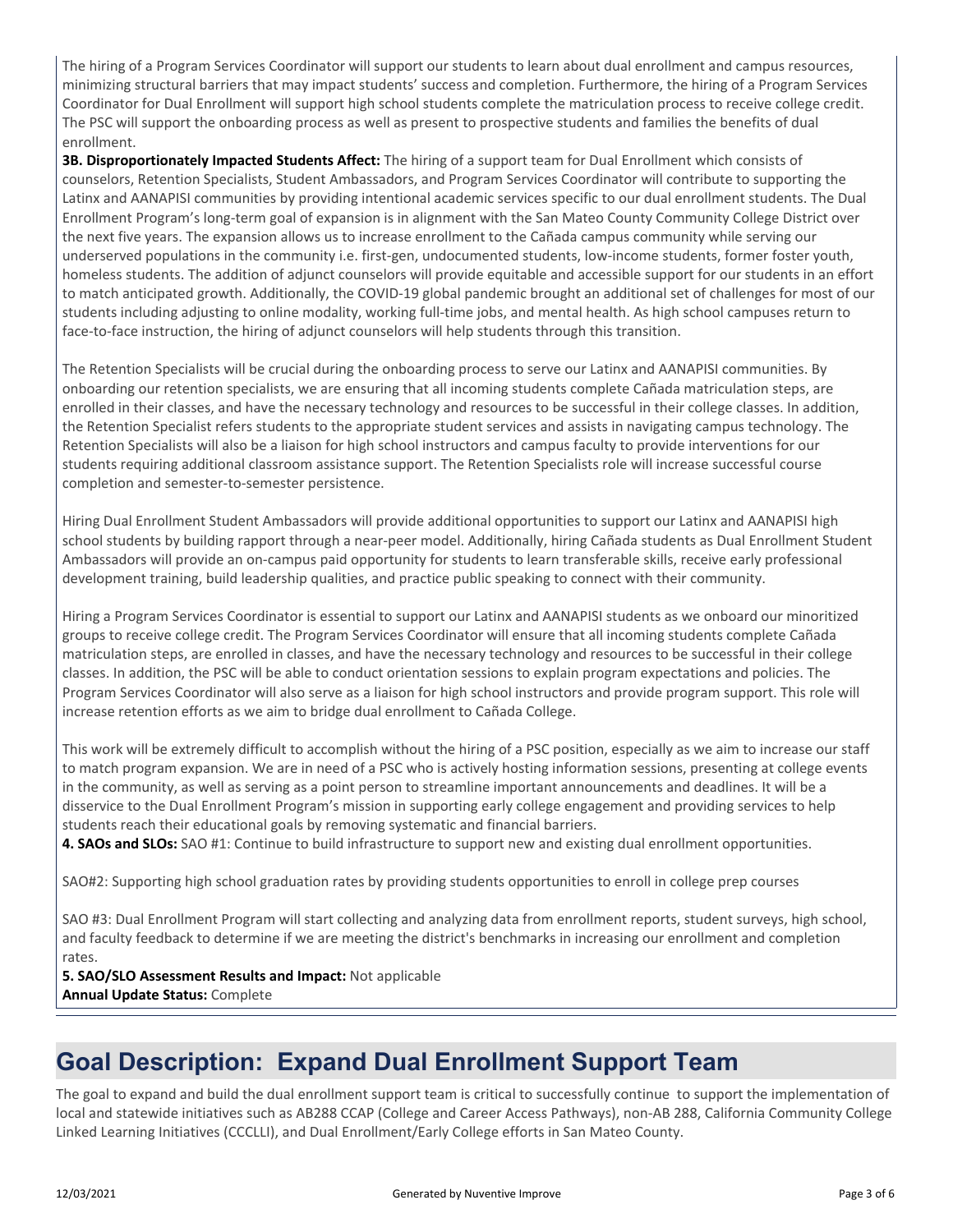**Goal Status:** 1 - New (PR)

**Relevant Program Review Cycle:** 2021-2022 **Estimated Start Date:** 11/15/2021

**Who's Responsible for this Goal?:** Mayra Arellano

**Please select the college goals with which your program goal aligns.:** Student Completion/Success - Provide educational and student services programs that highlight inclusivity, diversity, and equity in their mission to help students meet their unique educational goals and minimize logistical and financial barriers to success., Community Connections - Build and strengthen collaborative relationships and partnerships that support the needs of, reflect, and enrich our diverse and vibrant local community., Organizational Development - Focus institutional resources on the structures, processes, and practices that invest in a diverse student population and prioritize and promote equitable, inclusive, and transformative learning.

Please select the college strategic initiatives with which your program goal aligns.: Develop Clear Pathways, Improve Student Completion, Implement Promise Scholars Program, Expand Cohort Bridge Programs, K-12 & Adult School Partnerships, Build Relationships with Employers, Enhance Marketing, Promote a Climate of Inclusivity

### *Resource Requests*

#### **2 adjunct academic counselors**

**Status:** New Request - Active **Type of Resource:** Instructional Personnel **Cost:** 173050

**One-Time or Recurring Cost?:** Recurring Cost

**Critical Question: How does this resource request support closing the equity gap?:** As supported in the Education Master Plan Under (2017-2022) Goal 1, Part 1: The Dual Enrollment Program mission is to increase the accessibility of college courses to high school students by taking college courses, taught by college professors, at their high school campus. We aim to provide equitable opportunities for students to develop a college going mindset and pathway to graduate with a certificate/associate's degree or transfer. The hiring of two adjunct counselors will help support students explore major and career pathways. Fostering a relationship between student and adjunct college counselors will support our efforts to bridge high school students to support programs such as the Promise Scholars Program.

**Critical Question: How does this resource request support Latinx and AANAPISI students?:** The two adjunct counseling positions contributes to supporting the Latinx and AANAPISI communities by providing intentional academic services specific to our dual enrollment students. The Dual Enrollment Program's long term goal of expansion is in alignment with the San Mateo County Community College District over the next five years. The expansion allows us to increase enrollment to the Cañada campus community while serving our underserved populations in the community i.e. first gen, undocumented students, low-income students, former foster youth, homeless students. The addition of adjunct counselors will provide equitable and accessible support for our students in efforts to match anticipated growth.

Additionally, the COVID-19 global pandemic brought an additional set of challenges for most of our students including adjusting to online modality, working full time jobs, and mental health. As high school campuses return to face to face instruction, the hiring of adjunct counselors will help students through this transition.

#### **Resource Priority Ranking:** High Priority

**3 Retention Specialists**

**Status:** New Request - Active

**Type of Resource:** Non-Instructional Personnel

**Cost:** 221904

**One-Time or Recurring Cost?:** Recurring Cost

**Critical Question: How does this resource request support closing the equity gap?:** As supported in the Education Master Plan Under (2017-2022) Goal 1, Part 1: The Dual Enrollment Program mission is to increase the accessibility of college courses to high school students by taking college courses. We aim to provide equitable opportunities for students to develop a college going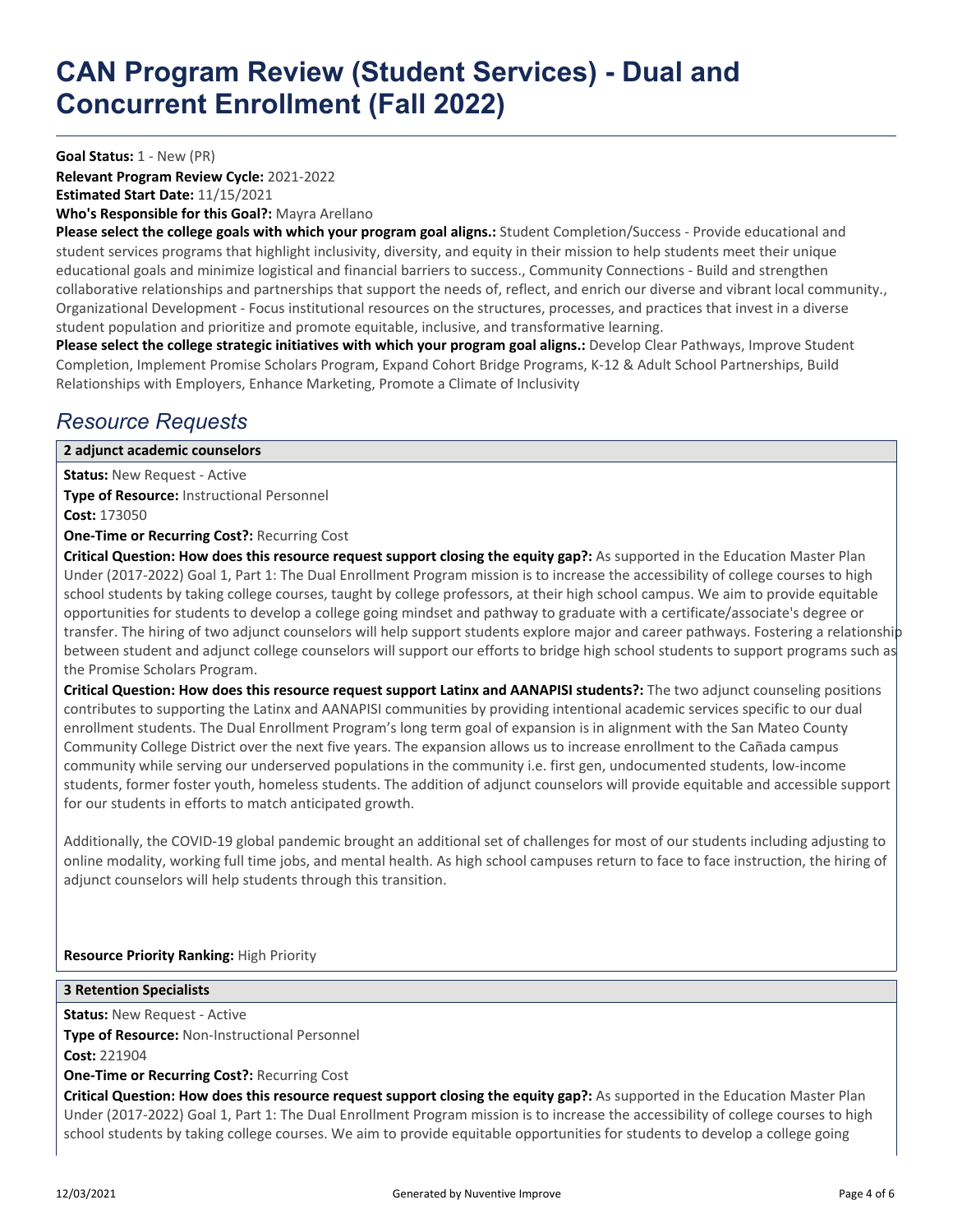# **CAN Program Review (Student Services) - Dual and Concurrent Enrollment (Fall 2022)**

mindset and pathway to graduate with a certificate/associate's degree, transfer, or joining the workforce. The hiring of an additional Retention Specialist will support our students to navigate college as a first time student, minimizing structural barriers that may impact student's success and completion.

**Critical Question: How does this resource request support Latinx and AANAPISI students?:** The Retention Specialists will be crucial during the onboarding process to serve our Latinx and AANAPISI communities. By onboarding our retention specialists, we are ensuring that all incoming students complete Cañada matriculation steps, are enrolled in their classes, and have the necessary technology and resources to be successful in their college class. In addition, the Retention Specialist refers students to the appropriate student services and assists in navigating campus technology. The Retention Specialists will also be a liaison for high school instructors and campus faculty to provide interventions for our students requiring additional classroom assistance support. The Retention Specialists role will increase successful course completion and semester to semester persistence.

#### **Resource Priority Ranking:** High Priority

#### **3 Student Ambassadors**

**Status: New Request - Active Type of Resource:** Non-Instructional Personnel **Cost:** 45630

**One-Time or Recurring Cost?:** Recurring Cost

Critical Question: How does this resource request support closing the equity gap?: As supported in the Education Master Plan Under (2017-2022) Goal 1, Part 1: The Dual Enrollment Program mission is to increase the accessibility of college courses to high school students by taking college courses, taught by college professors, at their high school campus. Hiring student ambassadors build peer to peer mentor relationships with high school students, fostering a sense of belonging and community.

Student Ambassadors close equity gaps through program engagement. Ambassadors spread awareness of student resources, campus life, study tools, and other relevant information through social media platforms and classroom visits. Hiring Student Ambassadors will support the district wide plans for expansion over the next five years.

**Critical Question: How does this resource request support Latinx and AANAPISI students?:** Hiring Dual Enrollment Student Ambassadors will provide additional opportunities to support our Latinx and AANAPISI high school students by building rapport through a near peer model. Additionally, hiring Cañada students as Dual Enrollment Student Ambassadors will provide an on campus paid opportunity for students to learn transferable skills, receive early professional development training, build leadership qualities, and practice public speaking to connect with their community.

#### **Resource Priority Ranking:** High Priority

#### **Director of Dual Enrollment (100%)**

**Status:** New Request - Active

**Type of Resource:** Non-Instructional Personnel

**Cost:** 130128

#### **One-Time or Recurring Cost?:** Recurring Cost

**Critical Question: How does this resource request support closing the equity gap?:** The Dual Enrollment Program mission is to increase the accessibility of college courses to high school students by taking college courses. We aim to provide equitable opportunities for students to develop a college going mindset and pathway to graduate with a certificate/associate's degree, transfer, or join the workforce. The hiring of a director fully dedicated to dual enrollment is absolutely critical. With the proposed expansion of dual enrollment as a districtwide and college wide priority, having a dedicated director will ensure that we are serving our minoritized groups of students.

Serves as the primary administrator on the design, implementation, and evaluation of Cañada College's Dual Enrollment and Promise Scholars Programs. This position will oversee matters related to planning, development, budgeting, implementation, compliance with rules and regulations, monitoring, and evaluation of programs and activities. The director serves as the liaison between high school partners and Cañada College to ensure that current and future dual enrollment courses and activities meet Career Access Pathways Act requirements and comply with established standards, laws, codes, rules, regulations, policies, and